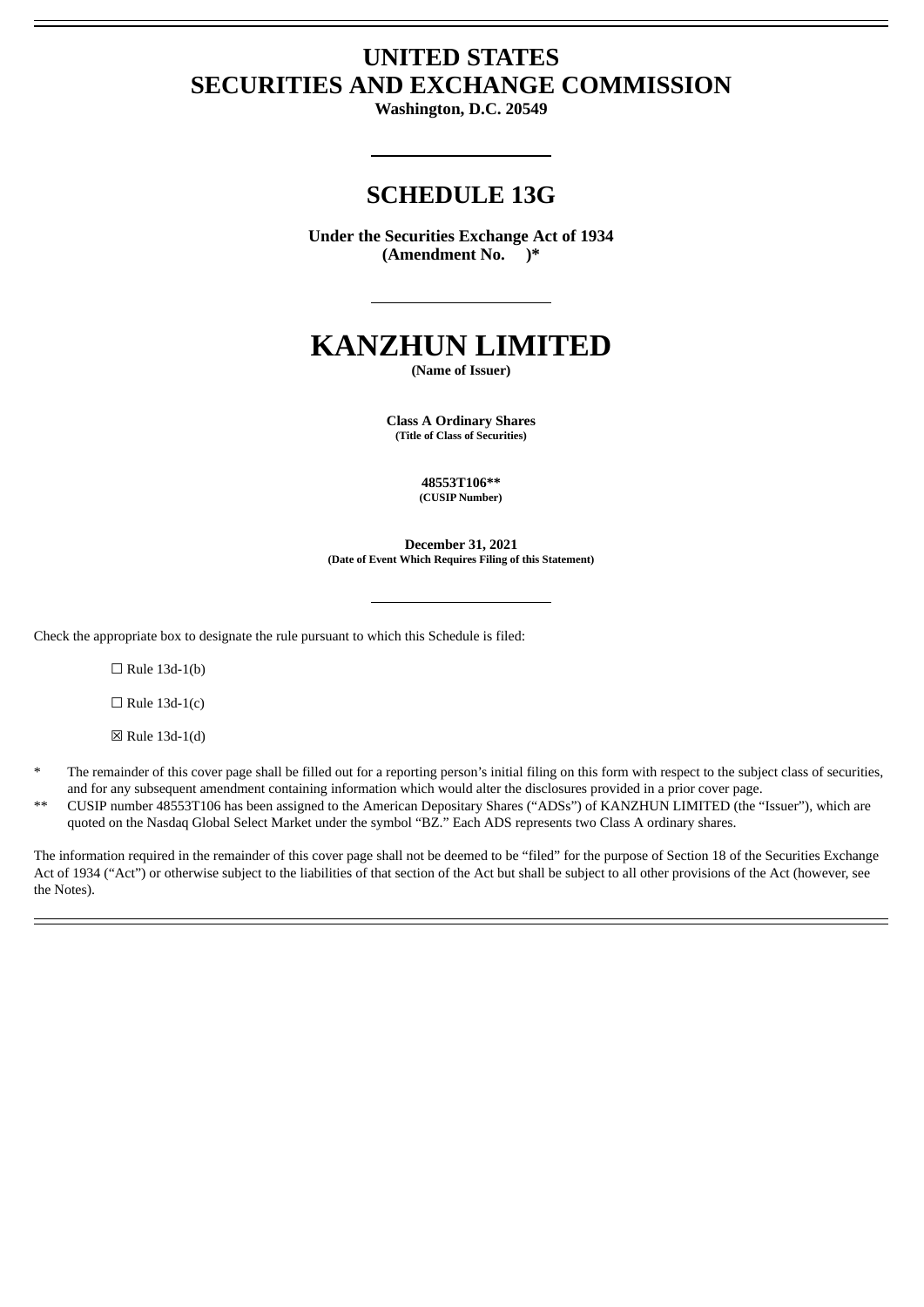| 1.                                                                 | Name of Reporting Person                                            |    |                                                                                     |
|--------------------------------------------------------------------|---------------------------------------------------------------------|----|-------------------------------------------------------------------------------------|
|                                                                    |                                                                     |    | CTG Evergreen Investment X Limited                                                  |
| 2.                                                                 | Check the Appropriate Box if a Member of a Group (See Instructions) |    |                                                                                     |
|                                                                    |                                                                     |    |                                                                                     |
| 3.                                                                 | (b) $\Box$<br>(a) $\Box$<br><b>SEC Use Only</b>                     |    |                                                                                     |
|                                                                    |                                                                     |    |                                                                                     |
| Citizenship or Place of Organization<br>4.                         |                                                                     |    |                                                                                     |
| British Virgin Islands                                             |                                                                     |    |                                                                                     |
|                                                                    |                                                                     | 5. | <b>Sole Voting Power</b>                                                            |
|                                                                    |                                                                     |    | None                                                                                |
|                                                                    | Number of<br><b>Shares</b>                                          | 6. | <b>Shared Voting Power</b>                                                          |
|                                                                    | Beneficially                                                        |    |                                                                                     |
|                                                                    | Owned by<br>Each                                                    |    | 68,539,875 Class A ordinary shares                                                  |
|                                                                    | Reporting                                                           | 7. | <b>Sole Dispositive Power</b>                                                       |
|                                                                    | Person                                                              |    | None                                                                                |
|                                                                    | With                                                                | 8. | <b>Shared Dispositive Power</b>                                                     |
|                                                                    |                                                                     |    | 68,539,875 Class A ordinary shares                                                  |
| Aggregate Amount Beneficially Owned by Each Reporting Person<br>9. |                                                                     |    |                                                                                     |
|                                                                    |                                                                     |    | 68,539,875 Class A ordinary shares                                                  |
| 10.                                                                |                                                                     |    | Check if the Aggregate Amount in Row (9) Excludes Certain Shares (See Instructions) |
|                                                                    |                                                                     |    |                                                                                     |
| 11.                                                                | $\Box$                                                              |    | Percent of Class Represented by Amount in Row (9)                                   |
|                                                                    |                                                                     |    |                                                                                     |
|                                                                    | $10.1\%(1)$                                                         |    |                                                                                     |
| 12.                                                                |                                                                     |    | Type of Reporting Person (See Instructions)                                         |
|                                                                    | CO                                                                  |    |                                                                                     |
|                                                                    |                                                                     |    |                                                                                     |

(1) The percentage is calculated based on 677,127,602 Class A ordinary shares outstanding as of June 15, 2021, as reported in Exhibit 99.1 to the Issuer's Current Report on Form 6-K furnished to the Securities and Exchange Commission on August 27, 2021.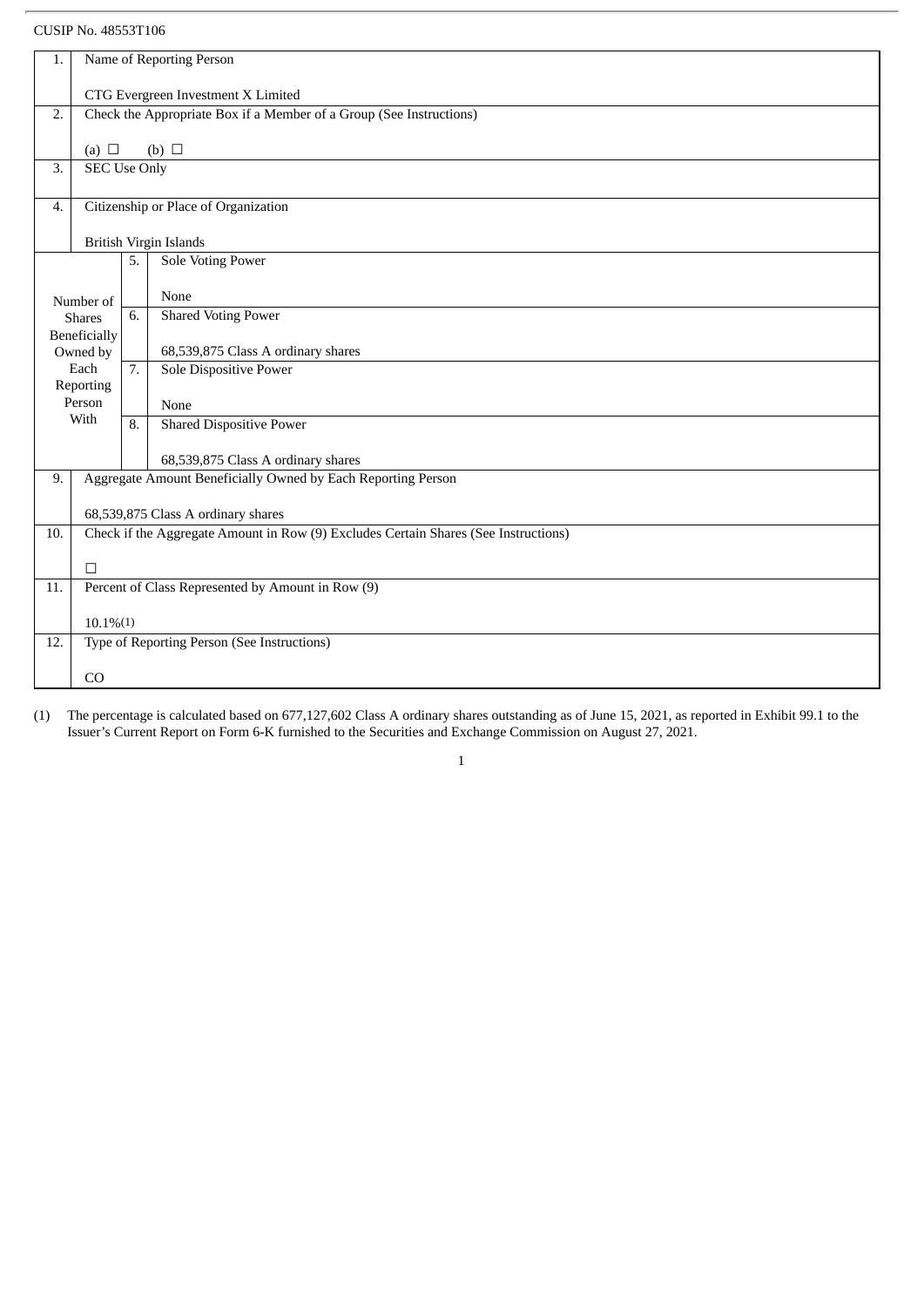| 1.                                                                        | Name of Reporting Person                                     |    |                                                                                     |
|---------------------------------------------------------------------------|--------------------------------------------------------------|----|-------------------------------------------------------------------------------------|
|                                                                           |                                                              |    | CTG Evergreen Investment R Limited                                                  |
| Check the Appropriate Box if a Member of a Group (See Instructions)<br>2. |                                                              |    |                                                                                     |
|                                                                           |                                                              |    |                                                                                     |
| (a) $\Box$<br>(b) $\Box$<br><b>SEC Use Only</b><br>3.                     |                                                              |    |                                                                                     |
|                                                                           |                                                              |    |                                                                                     |
| Citizenship or Place of Organization<br>4.                                |                                                              |    |                                                                                     |
| British Virgin Islands                                                    |                                                              |    |                                                                                     |
|                                                                           |                                                              | 5. | <b>Sole Voting Power</b>                                                            |
|                                                                           | Number of                                                    |    | None                                                                                |
|                                                                           | <b>Shares</b>                                                | 6. | <b>Shared Voting Power</b>                                                          |
|                                                                           | Beneficially                                                 |    |                                                                                     |
|                                                                           | Owned by<br>Each                                             | 7. | 3,606,665 Class A ordinary shares<br><b>Sole Dispositive Power</b>                  |
|                                                                           | Reporting                                                    |    |                                                                                     |
|                                                                           | Person<br>With                                               |    | None                                                                                |
|                                                                           |                                                              | 8. | <b>Shared Dispositive Power</b>                                                     |
|                                                                           |                                                              |    | 3,606,665 Class A ordinary shares                                                   |
| 9.                                                                        | Aggregate Amount Beneficially Owned by Each Reporting Person |    |                                                                                     |
|                                                                           |                                                              |    | 3,606,665 Class A ordinary shares                                                   |
| 10.                                                                       |                                                              |    | Check if the Aggregate Amount in Row (9) Excludes Certain Shares (See Instructions) |
|                                                                           | $\Box$                                                       |    |                                                                                     |
| 11.                                                                       | Percent of Class Represented by Amount in Row (9)            |    |                                                                                     |
|                                                                           |                                                              |    |                                                                                     |
| 12.                                                                       | $0.5\%$ $(2)$<br>Type of Reporting Person (See Instructions) |    |                                                                                     |
|                                                                           |                                                              |    |                                                                                     |
|                                                                           | CO                                                           |    |                                                                                     |

(2) The percentage is calculated based on 677,127,602 Class A ordinary shares outstanding as of June 15, 2021, as reported in Exhibit 99.1 to the Issuer's Current Report on Form 6-K furnished to the Securities and Exchange Commission on August 27, 2021.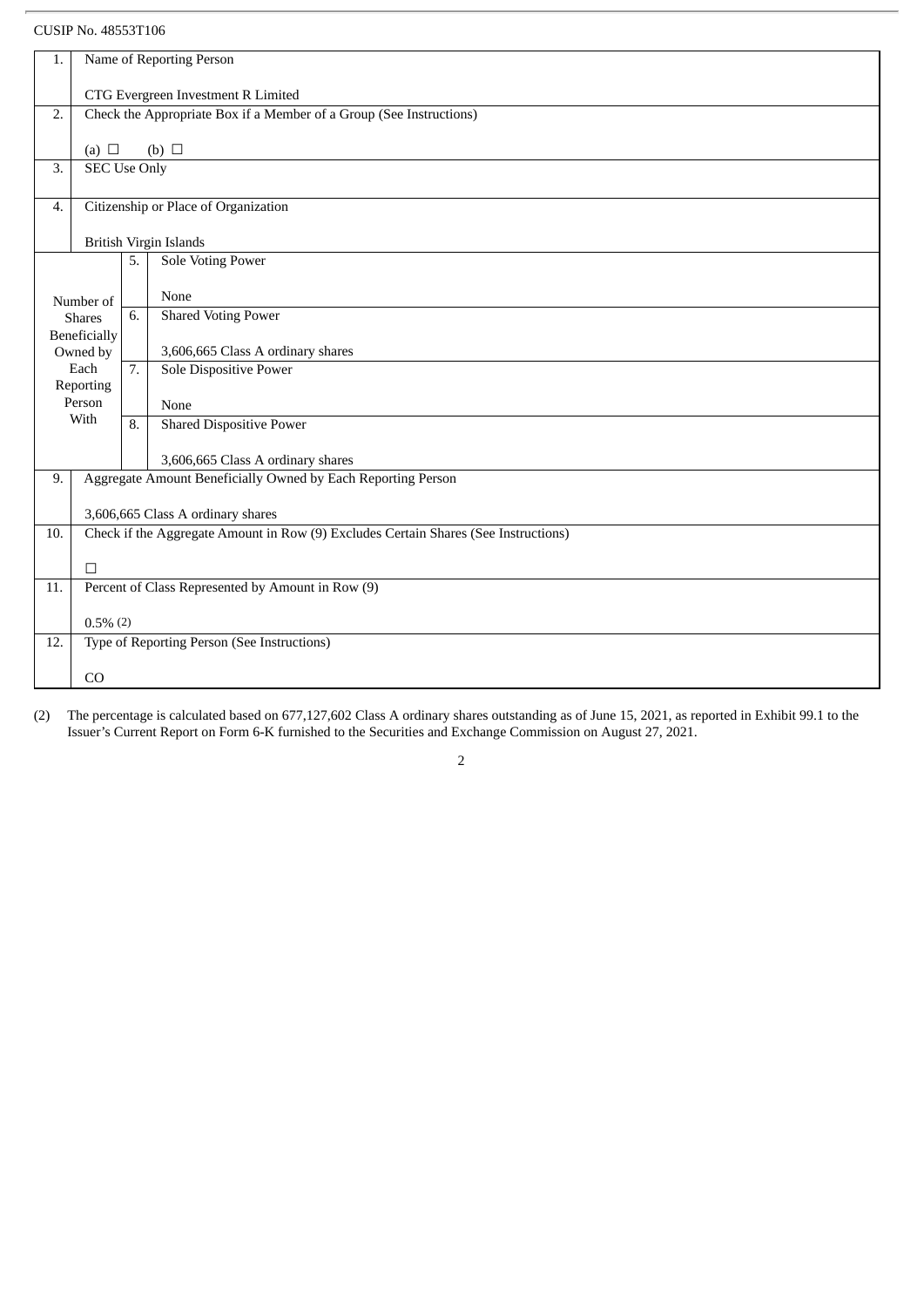| 1.               | Name of Reporting Person                                            |    |                                                                                     |  |  |
|------------------|---------------------------------------------------------------------|----|-------------------------------------------------------------------------------------|--|--|
|                  |                                                                     |    |                                                                                     |  |  |
|                  | Capital Today Evergreen Fund, L.P.                                  |    |                                                                                     |  |  |
| 2.               | Check the Appropriate Box if a Member of a Group (See Instructions) |    |                                                                                     |  |  |
|                  |                                                                     |    |                                                                                     |  |  |
|                  | (b) $\Box$<br>(a) $\Box$                                            |    |                                                                                     |  |  |
|                  |                                                                     |    |                                                                                     |  |  |
| $\overline{3}$ . | <b>SEC Use Only</b>                                                 |    |                                                                                     |  |  |
|                  |                                                                     |    |                                                                                     |  |  |
| $\overline{4}$ . |                                                                     |    | Citizenship or Place of Organization                                                |  |  |
|                  |                                                                     |    |                                                                                     |  |  |
| Cayman Islands   |                                                                     |    | <b>Sole Voting Power</b>                                                            |  |  |
|                  |                                                                     | 5. |                                                                                     |  |  |
|                  |                                                                     |    | None                                                                                |  |  |
|                  | Number of<br><b>Shares</b>                                          | 6. | <b>Shared Voting Power</b>                                                          |  |  |
|                  | <b>Beneficially</b>                                                 |    |                                                                                     |  |  |
|                  | Owned by                                                            |    | 72,146,540 Class A ordinary shares                                                  |  |  |
|                  | Each                                                                | 7. | <b>Sole Dispositive Power</b>                                                       |  |  |
|                  | Reporting                                                           |    |                                                                                     |  |  |
|                  | Person                                                              |    | None                                                                                |  |  |
|                  | With                                                                | 8. | <b>Shared Dispositive Power</b>                                                     |  |  |
|                  |                                                                     |    |                                                                                     |  |  |
|                  |                                                                     |    | 72,146,540 Class A ordinary shares                                                  |  |  |
| 9.               |                                                                     |    | Aggregate Amount Beneficially Owned by Each Reporting Person                        |  |  |
|                  |                                                                     |    |                                                                                     |  |  |
|                  |                                                                     |    | 72,146,540 Class A ordinary shares                                                  |  |  |
| 10.              |                                                                     |    | Check if the Aggregate Amount in Row (9) Excludes Certain Shares (See Instructions) |  |  |
|                  | $\Box$                                                              |    |                                                                                     |  |  |
|                  |                                                                     |    | Percent of Class Represented by Amount in Row (9)                                   |  |  |
| 11.              |                                                                     |    |                                                                                     |  |  |
|                  | $10.7\%$ (3)                                                        |    |                                                                                     |  |  |
| 12.              | Type of Reporting Person (See Instructions)                         |    |                                                                                     |  |  |
|                  |                                                                     |    |                                                                                     |  |  |
|                  | PN                                                                  |    |                                                                                     |  |  |
|                  |                                                                     |    |                                                                                     |  |  |

(3) The percentage is calculated based on 677,127,602 Class A ordinary shares outstanding as of June 15, 2021, as reported in Exhibit 99.1 to the Issuer's Current Report on Form 6-K furnished to the Securities and Exchange Commission on August 27, 2021.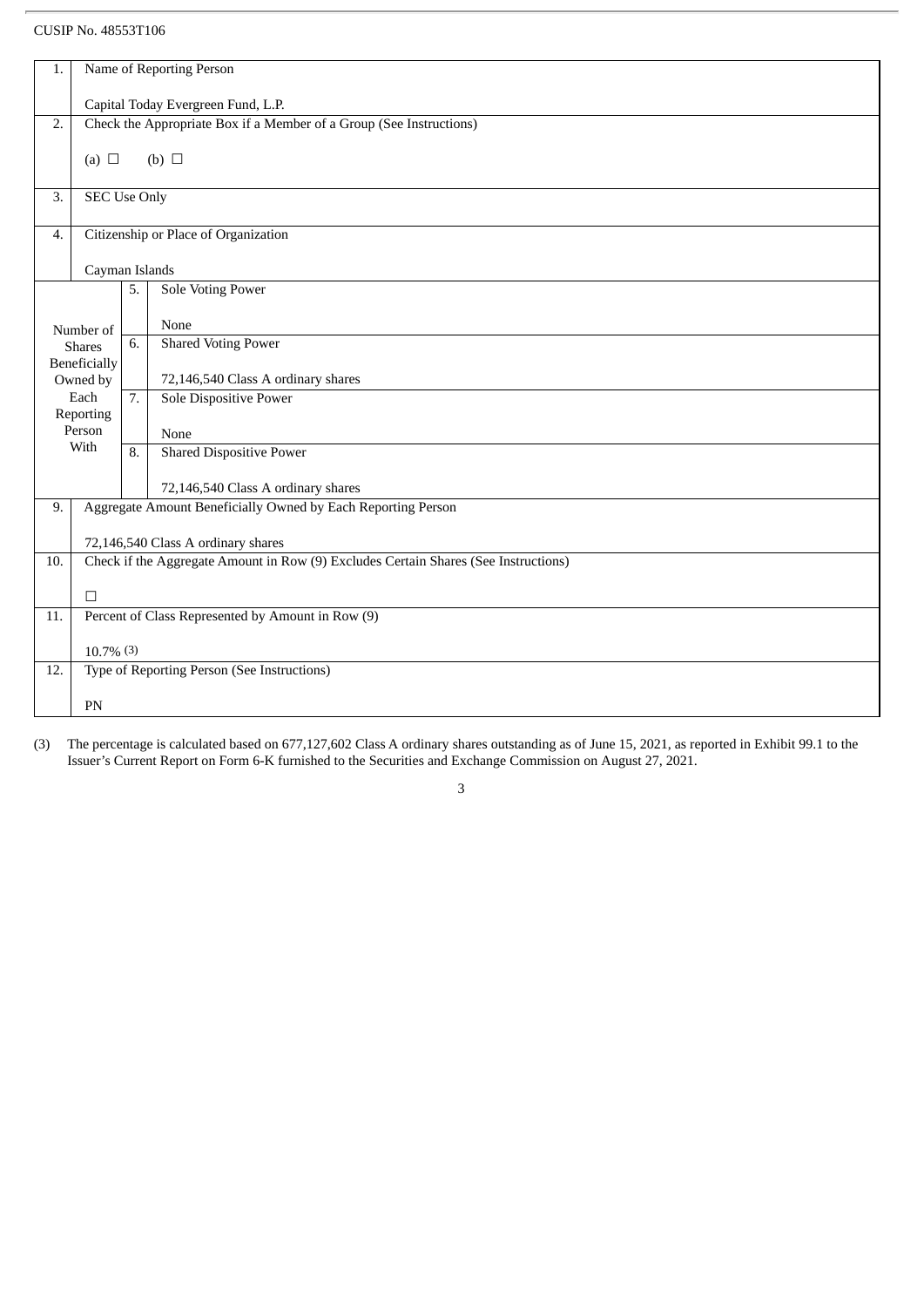| 1.                                                                 | Name of Reporting Person                                                                |                |                                                                                     |  |
|--------------------------------------------------------------------|-----------------------------------------------------------------------------------------|----------------|-------------------------------------------------------------------------------------|--|
|                                                                    |                                                                                         |                |                                                                                     |  |
|                                                                    | Capital Today Evergreen GenPar LTD.                                                     |                |                                                                                     |  |
|                                                                    | Check the Appropriate Box if a Member of a Group (See Instructions)<br>$\overline{2}$ . |                |                                                                                     |  |
|                                                                    | (b) $\Box$<br>(a) $\Box$                                                                |                |                                                                                     |  |
| 3.                                                                 | <b>SEC Use Only</b>                                                                     |                |                                                                                     |  |
|                                                                    |                                                                                         |                |                                                                                     |  |
| Citizenship or Place of Organization<br>4.                         |                                                                                         |                |                                                                                     |  |
|                                                                    |                                                                                         |                |                                                                                     |  |
|                                                                    |                                                                                         | Cayman Islands |                                                                                     |  |
|                                                                    |                                                                                         | 5.             | <b>Sole Voting Power</b>                                                            |  |
|                                                                    |                                                                                         |                | None                                                                                |  |
|                                                                    | Number of<br><b>Shares</b>                                                              | 6.             | <b>Shared Voting Power</b>                                                          |  |
|                                                                    | Beneficially                                                                            |                |                                                                                     |  |
|                                                                    | Owned by                                                                                |                | 72,146,540 Class A ordinary shares                                                  |  |
|                                                                    | Each                                                                                    | 7.             | <b>Sole Dispositive Power</b>                                                       |  |
|                                                                    | Reporting<br>Person                                                                     |                |                                                                                     |  |
|                                                                    | With                                                                                    | 8.             | None<br><b>Shared Dispositive Power</b>                                             |  |
|                                                                    |                                                                                         |                |                                                                                     |  |
|                                                                    |                                                                                         |                | 72,146,540 Class A ordinary shares                                                  |  |
| Aggregate Amount Beneficially Owned by Each Reporting Person<br>9. |                                                                                         |                |                                                                                     |  |
|                                                                    |                                                                                         |                |                                                                                     |  |
|                                                                    |                                                                                         |                | 72,146,540 Class A ordinary shares                                                  |  |
| 10.                                                                |                                                                                         |                | Check if the Aggregate Amount in Row (9) Excludes Certain Shares (See Instructions) |  |
|                                                                    | $\Box$                                                                                  |                |                                                                                     |  |
| 11.                                                                | Percent of Class Represented by Amount in Row (9)                                       |                |                                                                                     |  |
|                                                                    |                                                                                         |                |                                                                                     |  |
|                                                                    | $10.7\%(4)$                                                                             |                |                                                                                     |  |
| 12.                                                                |                                                                                         |                | Type of Reporting Person (See Instructions)                                         |  |
|                                                                    |                                                                                         |                |                                                                                     |  |
|                                                                    | CO                                                                                      |                |                                                                                     |  |

(4) The percentage is calculated based on 677,127,602 Class A ordinary shares outstanding as of June 15, 2021, as reported in Exhibit 99.1 to the Issuer's Current Report on Form 6-K furnished to the Securities and Exchange Commission on August 27, 2021.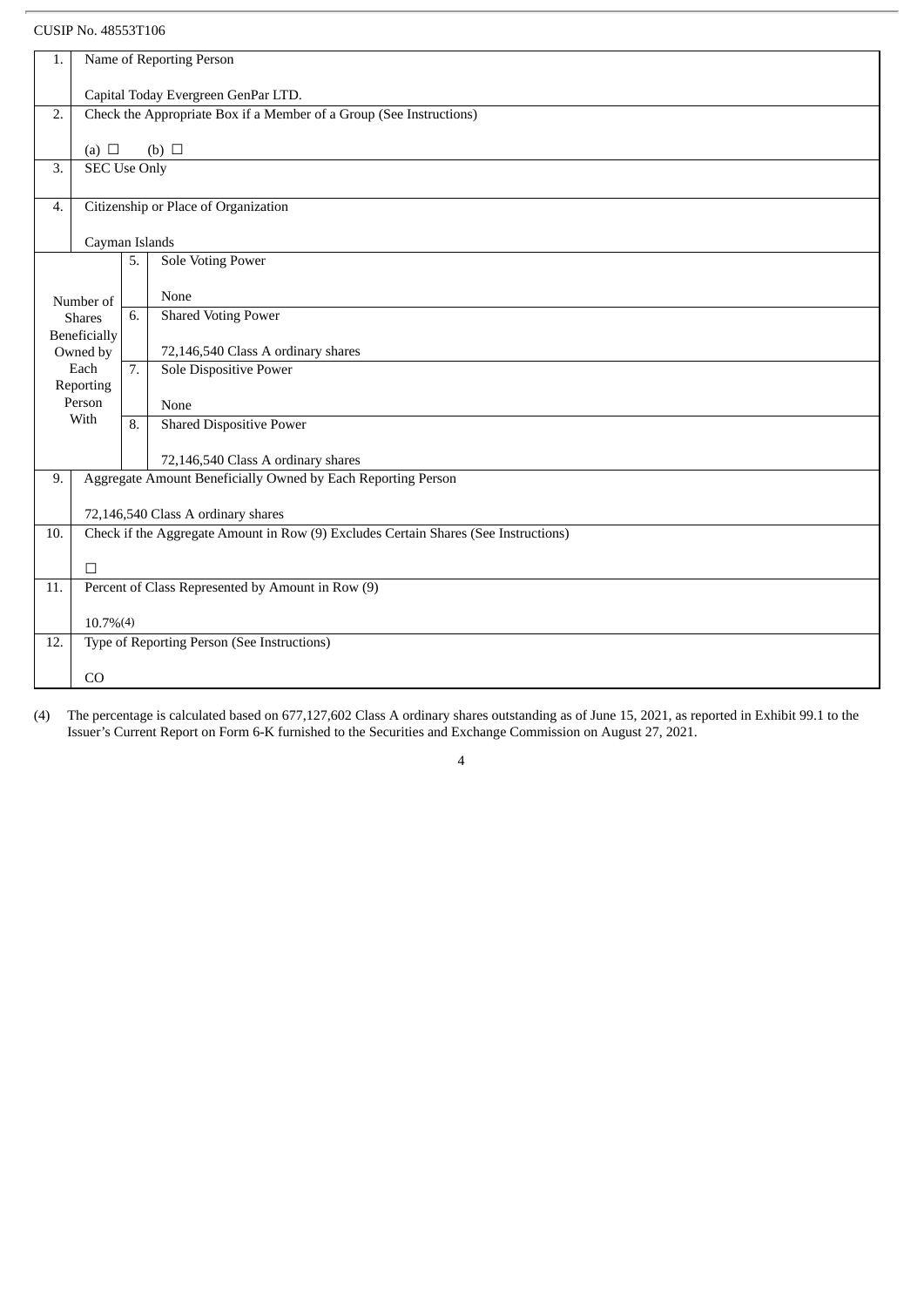| 1.                                         | Name of Reporting Person                                            |           |                                                                                     |  |
|--------------------------------------------|---------------------------------------------------------------------|-----------|-------------------------------------------------------------------------------------|--|
|                                            | Xin Xu                                                              |           |                                                                                     |  |
| 2.                                         | Check the Appropriate Box if a Member of a Group (See Instructions) |           |                                                                                     |  |
|                                            |                                                                     |           |                                                                                     |  |
|                                            | (a) $\Box$<br>(b) $\Box$                                            |           |                                                                                     |  |
|                                            | <b>SEC Use Only</b><br>3.                                           |           |                                                                                     |  |
| Citizenship or Place of Organization<br>4. |                                                                     |           |                                                                                     |  |
|                                            |                                                                     | Hong Kong |                                                                                     |  |
|                                            |                                                                     | 5.        | <b>Sole Voting Power</b>                                                            |  |
|                                            | Number of                                                           |           | None                                                                                |  |
|                                            | <b>Shares</b>                                                       | 6.        | <b>Shared Voting Power</b>                                                          |  |
|                                            | Beneficially<br>Owned by                                            |           | 72,146,540 Class A ordinary shares                                                  |  |
|                                            | Each<br>Reporting                                                   | 7.        | Sole Dispositive Power                                                              |  |
|                                            | Person                                                              |           | None                                                                                |  |
|                                            | With                                                                | 8.        | <b>Shared Dispositive Power</b>                                                     |  |
|                                            |                                                                     |           | 72,146,540 Class A ordinary shares                                                  |  |
| 9.                                         | Aggregate Amount Beneficially Owned by Each Reporting Person        |           |                                                                                     |  |
|                                            |                                                                     |           | 72,146,540 Class A ordinary shares                                                  |  |
| 10.                                        |                                                                     |           | Check if the Aggregate Amount in Row (9) Excludes Certain Shares (See Instructions) |  |
|                                            | $\Box$                                                              |           |                                                                                     |  |
| 11.                                        |                                                                     |           | Percent of Class Represented by Amount in Row (9)                                   |  |
|                                            | $10.7\%$ (5)                                                        |           |                                                                                     |  |
| 12.                                        | Type of Reporting Person (See Instructions)                         |           |                                                                                     |  |
|                                            | IN                                                                  |           |                                                                                     |  |
|                                            |                                                                     |           |                                                                                     |  |

(5) The percentage is calculated based on 677,127,602 Class A ordinary shares outstanding as of June 15, 2021, as reported in Exhibit 99.1 to the Issuer's Current Report on Form 6-K furnished to the Securities and Exchange Commission on August 27, 2021.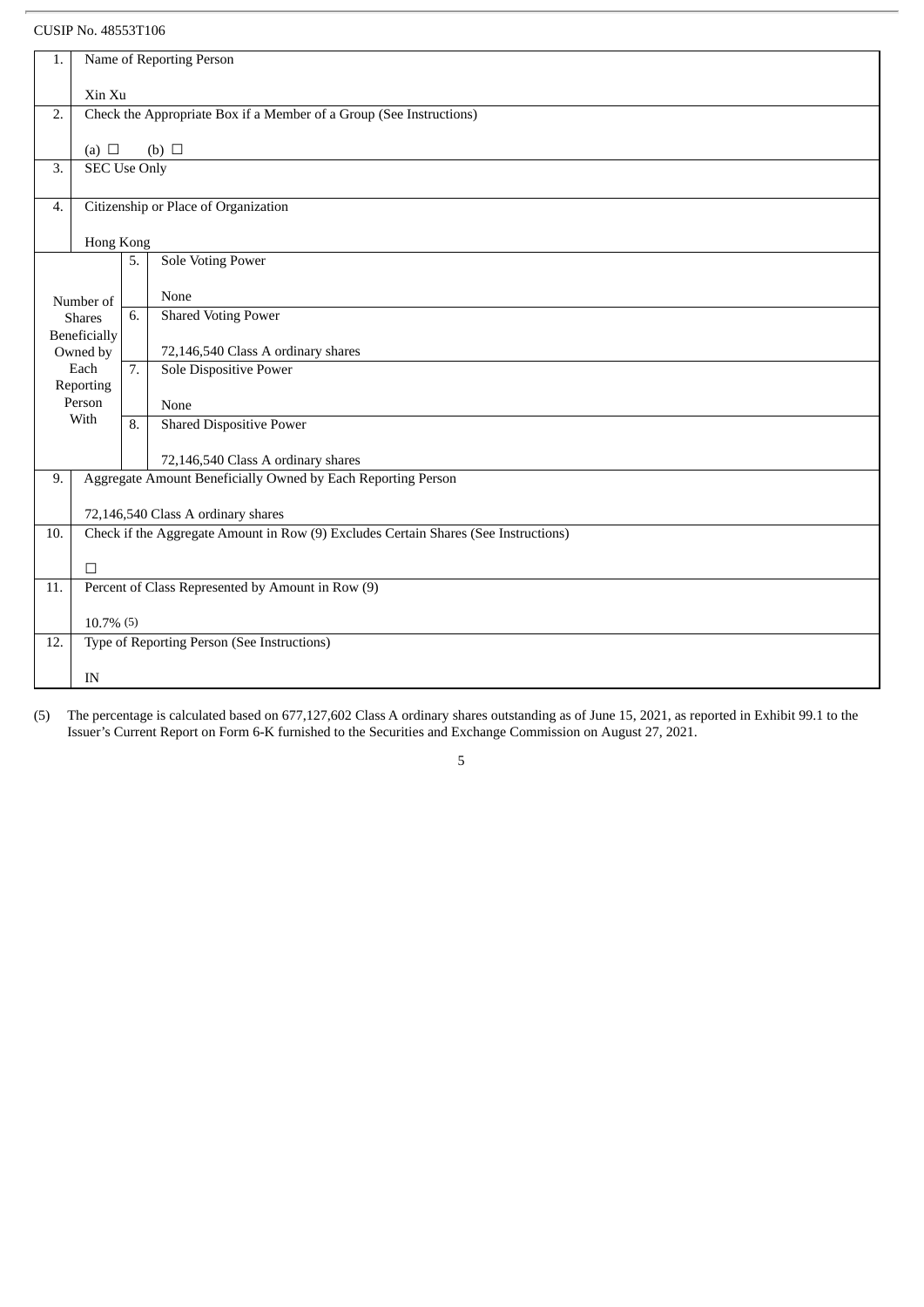## **Item 1.**

(a) Name of Issuer:

KANZHUN LIMITED

(b) Address of Issuer's Principal Executive Offices:

18/F, GrandyVic Building Taiyanggong Middle Road, Chaoyang District Beijing 100020, The People's Republic of China

#### **Item 2.**

(a) Name of Person Filing

This Schedule 13G is being filed jointly by the following parties (each, a "Reporting Person" and collectively, the "Reporting Persons"):

CTG Evergreen Investment X Limited CTG Evergreen Investment R Limited Capital Today Evergreen Fund, L.P. Capital Today Evergreen GenPar LTD. Ms. Xin Xu

CTG Evergreen Investment X Limited is the record owner of 68,539,875 Class A ordinary shares and CTG Evergreen Investment R Limited is the record owner of 3,606,665 Class A ordinary shares. Both CTG Evergreen Investment X Limited and CTG Evergreen Investment R Limited are controlled by Capital Today Evergreen Fund, L.P., whose general partner is Capital Today Evergreen GenPar LTD. Capital Today Evergreen GenPar LTD. is controlled by Ms. Xin Xu. Ms. Xu disclaims beneficial ownership of the securities reported herein except to the extent of her pecuniary interest therein.

(b) Address of Principal Business Office or, if none, Residence

The principal business address of each of the Reporting Persons is as follows:

Unit 908, Level 9, Cyberport 2, 100 Cyberport Road, Hong Kong

(c) Citizenship

See responses to Item 4 on each cover page.

(d) Title of Class of Securities

Class A ordinary shares, par value of US\$0.0001 per share

(e) CUSIP Number

CUSIP number 48553T106 has been assigned to the ADSs of the Issuer, which are quoted on the Nasdaq Global Select Market under the symbol "BZ." Each ADS represents two Class A ordinary shares.

## Item 3. If this statement is filed pursuant to §§240.13d-1(b) or 240.13d-2(b) or (c), check whether the person filing is a:

Not applicable.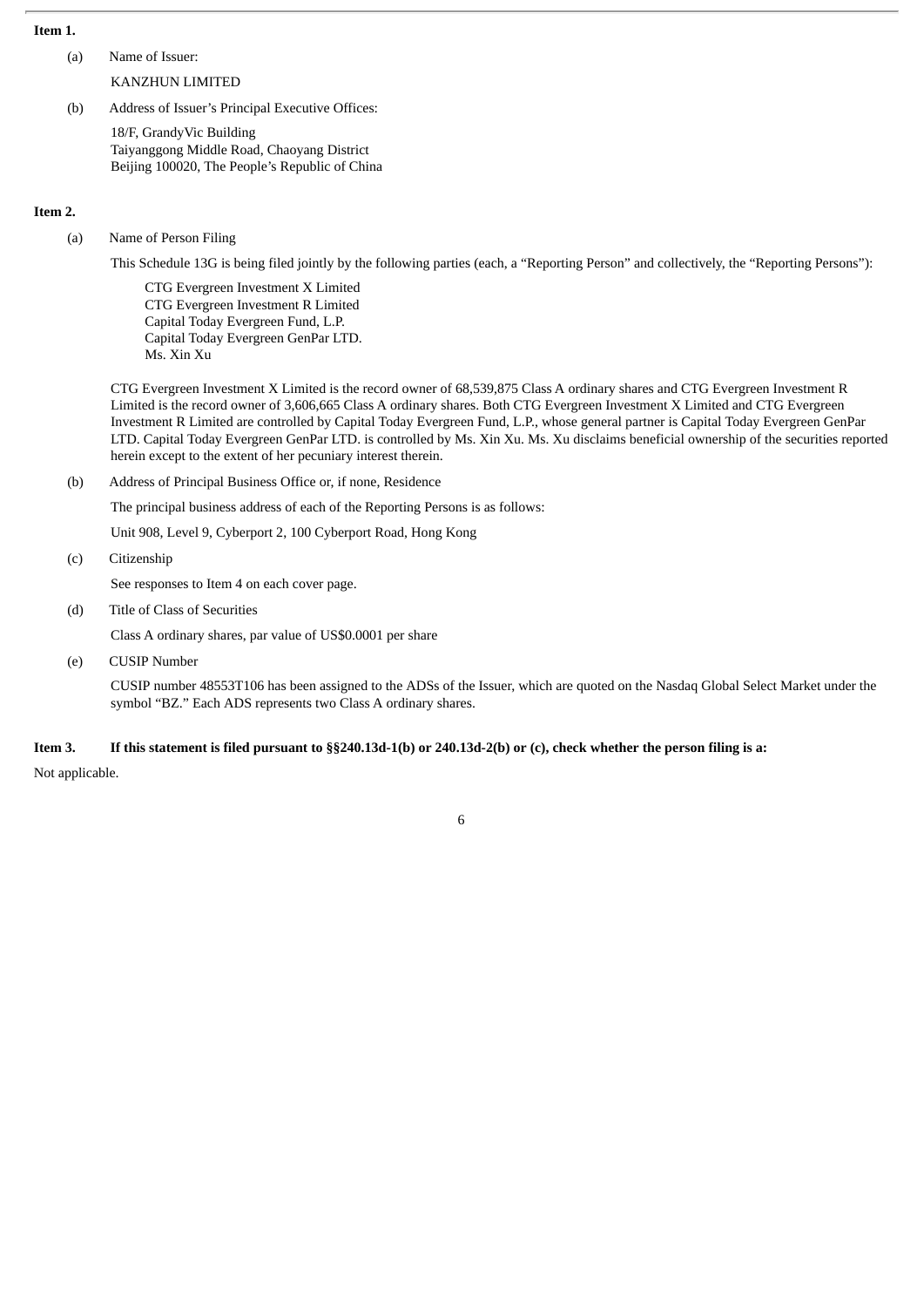#### **Item 4. Ownership**

The information required by Items 4(a)—(c) is set forth in rows 5-11 of the cover page for each Reporting Person and is incorporated herein by reference.

## **Item 5. Ownership of Five Percent or Less of a Class**

Not applicable.

## **Item 6. Ownership of More than Five Percent on Behalf of Another Person**

Not applicable.

## Item 7. Identification and Classification of the Subsidiary Which Acquired the Security Being Reported on By the Parent Holding **Company or Control Person**

Not applicable.

#### **Item 8. Identification and Classification of Members of the Group**

Not applicable.

## **Item 9. Notice of Dissolution of Group**

Not applicable.

## **Item 10. Certification**

Not applicable.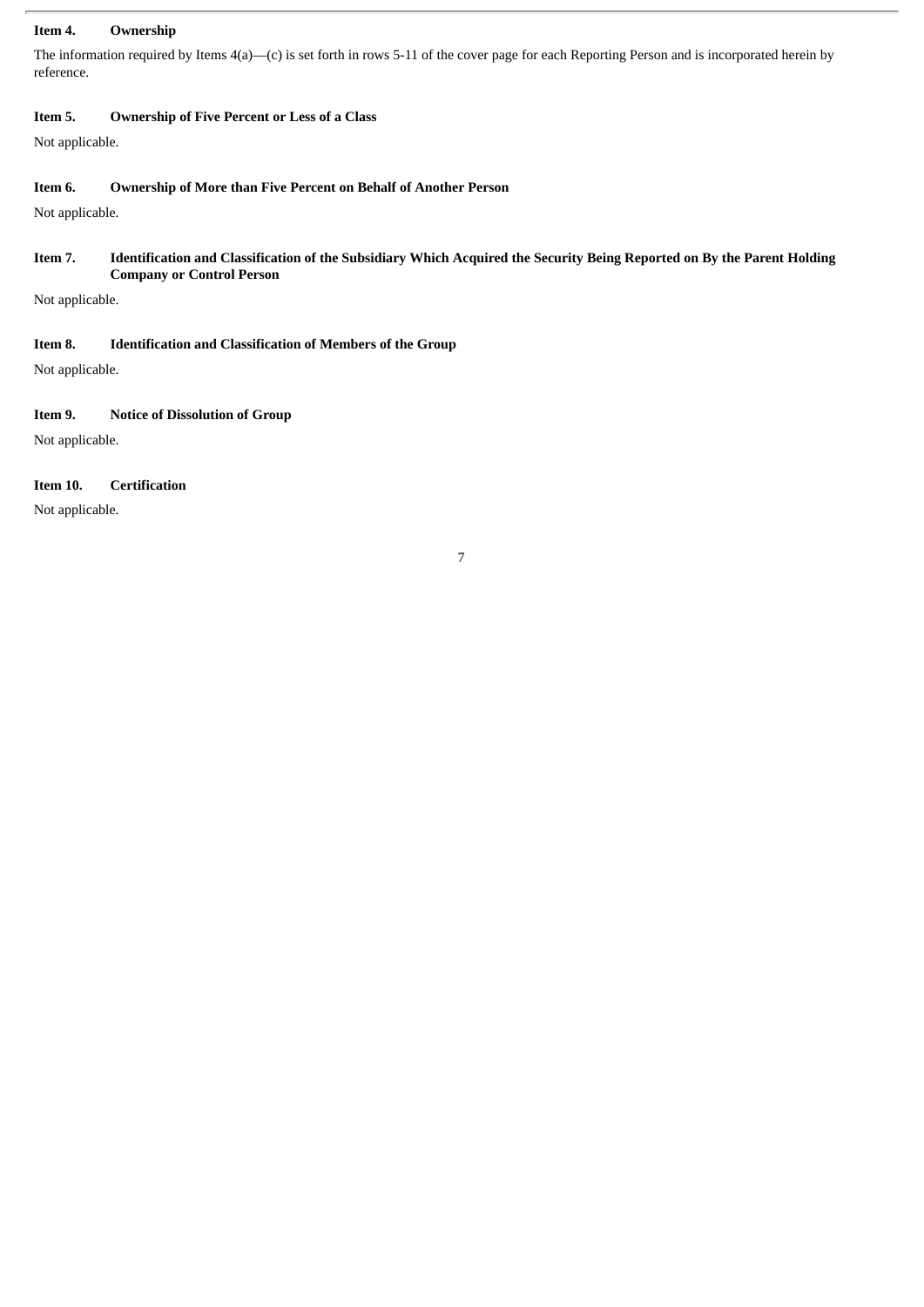#### **Signature**

After reasonable inquiry and to the best of my knowledge and belief, the undersigned certify that the information set forth in this statement is true, complete and correct.

Dated: February 9, 2022

#### **CTG Evergreen Investment X Limited**

By: /s/ Xin Xu Name: Xin Xu Title: Authorized Signatory

#### **CTG Evergreen Investment R Limited**

By: /s/ Xin Xu

Name: Xin Xu Title: Authorized Signatory

#### **Capital Today Evergreen Fund, L.P.**

By: Capital Today Evergreen GenPar LTD., its general partner

By: /s/ Xin Xu

Name: Xin Xu Title: Authorized Signatory

#### **Capital Today Evergreen GenPar LTD.**

By: /s/ Xin Xu Name: Xin Xu Title: Authorized Signatory

**Xin Xu**

/s/ Xin Xu